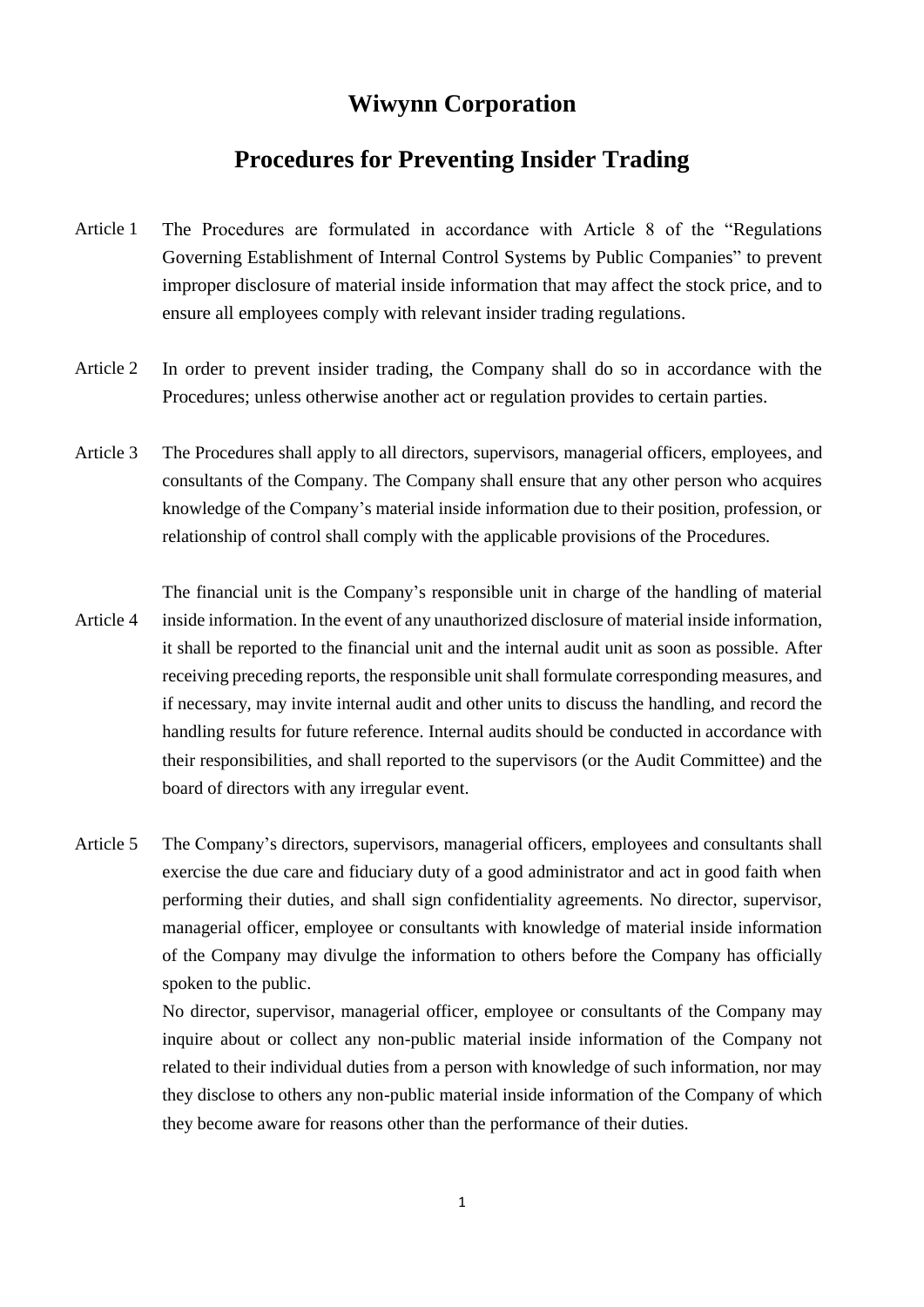Article 6 Any organization or person outside of the Company that is involved in any corporate action of the Company relating to a merger or acquisition, major memorandum of understanding, strategic alliance, other business partnership plans, and may not disclose to another party any material inside information of the Company's thus acquired.

Article 7 The Company hereby defines material inside information as:

1. Information that would have a material impact on the Company's stock price includes:

(1) Information relating to the finances or businesses of the Company that would have a material impact on its stock price or on the investment decisions of a reasonably prudent investor.

(2) Information relating to the market supply and demand of such securities and public tender offers that would have a material impact on the Company's stock price or on the investment decisions of a reasonably prudent investor.

2. Information that will have a material impact on the ability of the issuing the Company to pay principal or interest.

3. Others are formulated by the Company's responsible unit in charge of the handling of material inside information and approved by the board of directors. The Securities and Exchange Act and related laws, orders and relevant regulations of the Taiwan Stock Exchange or Taipei Exchange should be considered.

Article 8 The persons that the Company prohibits insider trading mainly include:

1. A director, supervisor, and/or managerial officer of the Company, and/or a natural person designated to exercise powers as representative pursuant to Article 27, paragraph 1 of the Company Act.

2. Shareholders holding more than ten percent of the shares of the Company.

3. Any person who has learned the information by reason of occupational or controlling relationship.

4. A person who, though no longer among those listed in [one of ] the preceding three subparagraphs, has only lost such status within the last six months.

5. Any person who has learned the information from any of the persons named in the preceding four subparagraphs.

6. A director, supervisor, and/or managerial officer of the Company, or shareholders holding more than ten percent of the total shares, and shall include shares held by their spouses and minor children and those held under the names of other parties.

Article 9 The insider trading referred to by the Company, upon actually knowing of any information that will have a material impact on its stock price, or a material impact on the ability of the issuing the Company to pay principal or interest, after the information is precise, and prior to the public disclosure of such information or within 18 hours after its public disclosure, the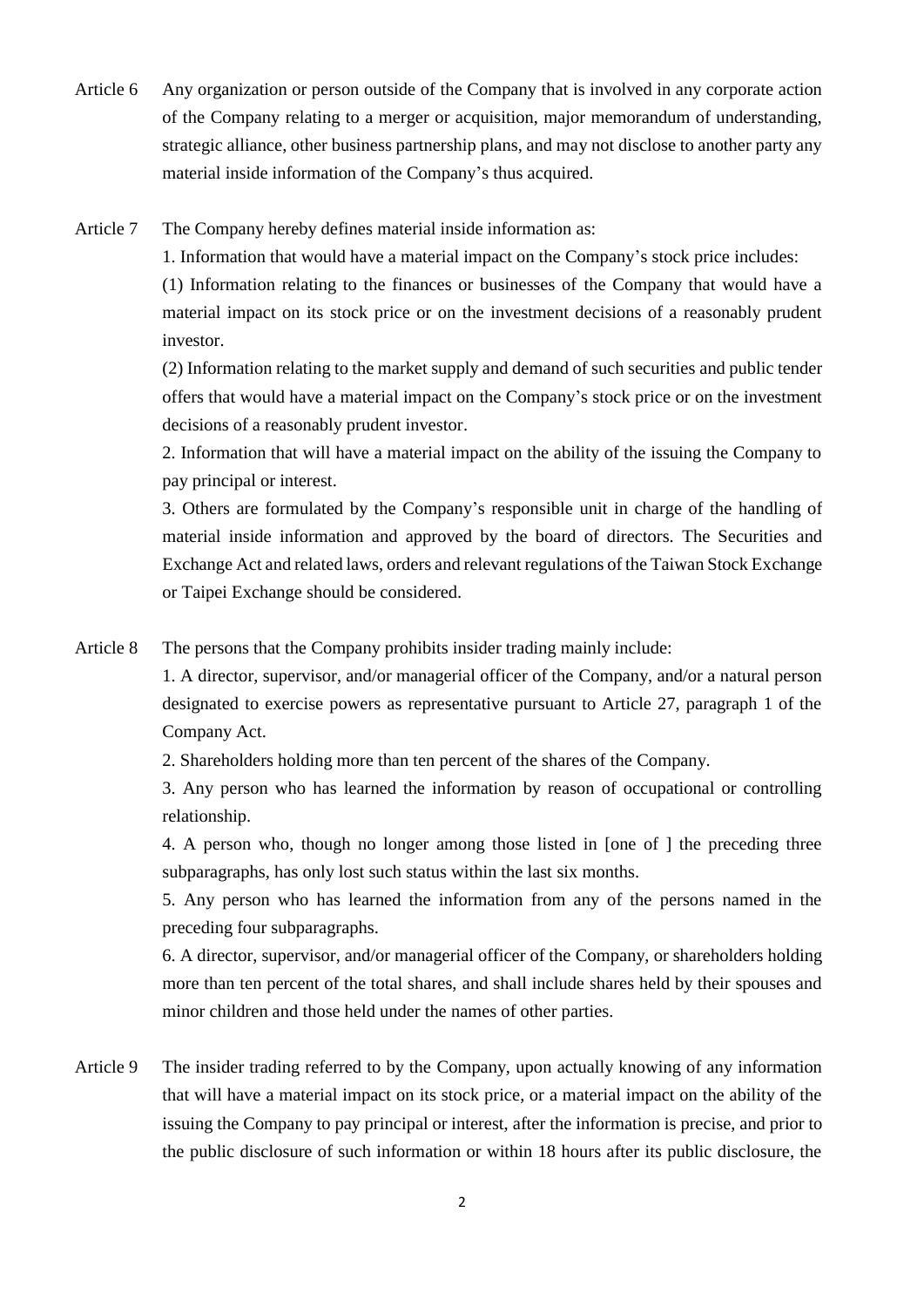following persons shall not purchase or sell, in the person's own name or in the name of another, shares of the Company that are listed on an exchange or an over-the-counter market, or any other equity-type security of the company.

Article 10 The reference in Article 7-1, paragraph 1 to information relating to the finances or businesses of the Company that would have a material impact on its stock price or on the investment decisions of a reasonably prudent investor means any of the following:

> 1. A matter provided in Article 7 "any matter which has had a significant impact on shareholders rights or the price for the securities" of the Securities and Exchange Act Enforcement Rules.

> 2. The Company carries out any material transaction of public offering and issuance or private placement of equity-type securities, capital reduction, corporate merger, acquisition, or split, share exchange, conversion, or transfer of shares from others, direct or indirect investment project, or there is any material change in any of the above matters.

> 3. The Company is in proceedings for reorganization, bankruptcy, dissolution, or application for stock delisting or termination of OTC securities trading, or there is any material change in any of the above matters.

> 4. A member of the Company's board of directors is subject to a provisional injunction ruling suspending his or her exercise of powers, making it impossible for the board of directors to exercise its powers, or all independent directors of the Company are removed from office.

> 5. Occurrence of a disaster, group protest, strike, or environmental pollution, or any other material event, where the Company incurs a material loss, or where a relevant authority orders suspension of work, suspension of business, or termination of business, or revokes or voids a relevant permit.

> 6. Dishonor of a negotiable instrument, filing for bankruptcy or reorganization, or any other similar event of a material nature, with respect to a related party of the Company or to a principal debtor or a joint and several guarantor of a principal debtor; or inability by a principal obligor, in favor of whom the company has made an endorsement or guarantee, to settle a matured negotiable instrument, loan, or other obligation.

> 7. Occurrence of a significant event of internal control-related malpractice, non arms-length transaction, or defalcation of Company assets.

> 8. Suspension of part or all of business transactions between the Company and a principal client or supplier.

> 9. Upon occurrence of any of the following with respect to a financial report of the Company: (1) Failure to make a public announcement or a filing in a manner consistent with the requirements of Article 36 of the Securities and Exchange Act.

> (2) An error or omission in a financial report prepared by the company, with respect to which Article 6 of the Securities and Exchange Act Enforcement Rules requires a correction to and further a restatement of the financial report.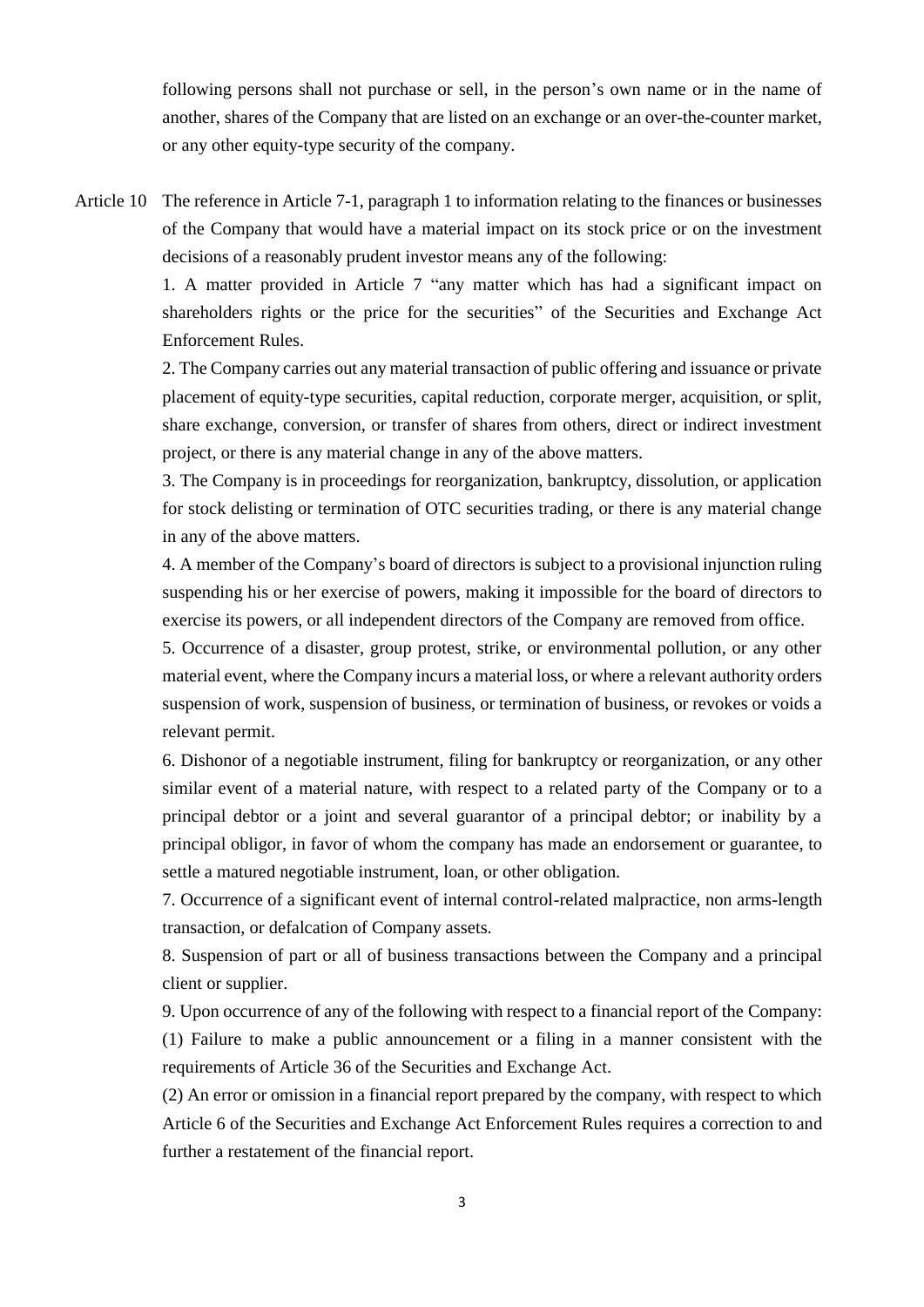(3) A certified public accountant issues an audit or review report containing an opinion other than an unqualified or modified unqualified opinion. The same does not apply, however, in cases where the certified public accountant issues a qualified audit or review report for the reason of annual amortization of losses, as permitted by law, or for the reason that an amount of long-term equity investment and profit/loss thereupon presented in the first-quarter, thirdquarter, or semiannual financial report is calculated on the basis of financial statements of the investee company that have not been audited or reviewed by a certified public accountant.

(4) A certified public accountant issues an audit or review report indicating substantial doubt about the going-concern assumption.

10. A significant discrepancy between financial forecasts already publicly disclosed and actual figures or between updated (or corrected) financial forecasts and original forecasts.

11. The Company's operating income or income before tax shows a significant change from the same period of the previous year, or shows a significant change compared with the previous period and the change is not caused by seasonal factors.

12. When any of the following accounting events occurs to the Company, and the event, although it does not affect the profit/loss of the current period, has resulted in a material change in the net worth of the current period:

(1) Revaluation of assets.

(2) Valuation of financial instruments.

(3) Foreign currency translation adjustments.

(4) Financial instruments accounted for using hedge accounting.

(5) Net losses not recognized as retirement fund costs.

13. The fundraising plan for corporate bond redemption cannot be carried out.

14. The Company buys back its own shares.

15. The Company makes or suspends a public tender offer to acquire securities issued by a public company.

16. The Company acquirers or disposes of a major asset.

17. If the Company has issued securities overseas, occurrence of a material event that requires prompt public announcement or filing, as provided in the government laws and regulations, or securities exchange market rules and regulations, of the country where the securities are listed.

18. Other matters relating to the finances or businesses of the Company that would have a material impact on its stock price or on the investment decisions of a reasonably prudent investor.

Article 11 The reference in Article 7-1, paragraph 2 to information relating to the market supply and demand of such securities that would have a material impact on the Company's stock price or on the investment decisions of a reasonably prudent investor means any of the following: 1. The Company's securities traded on the centralized securities exchange market or the OTC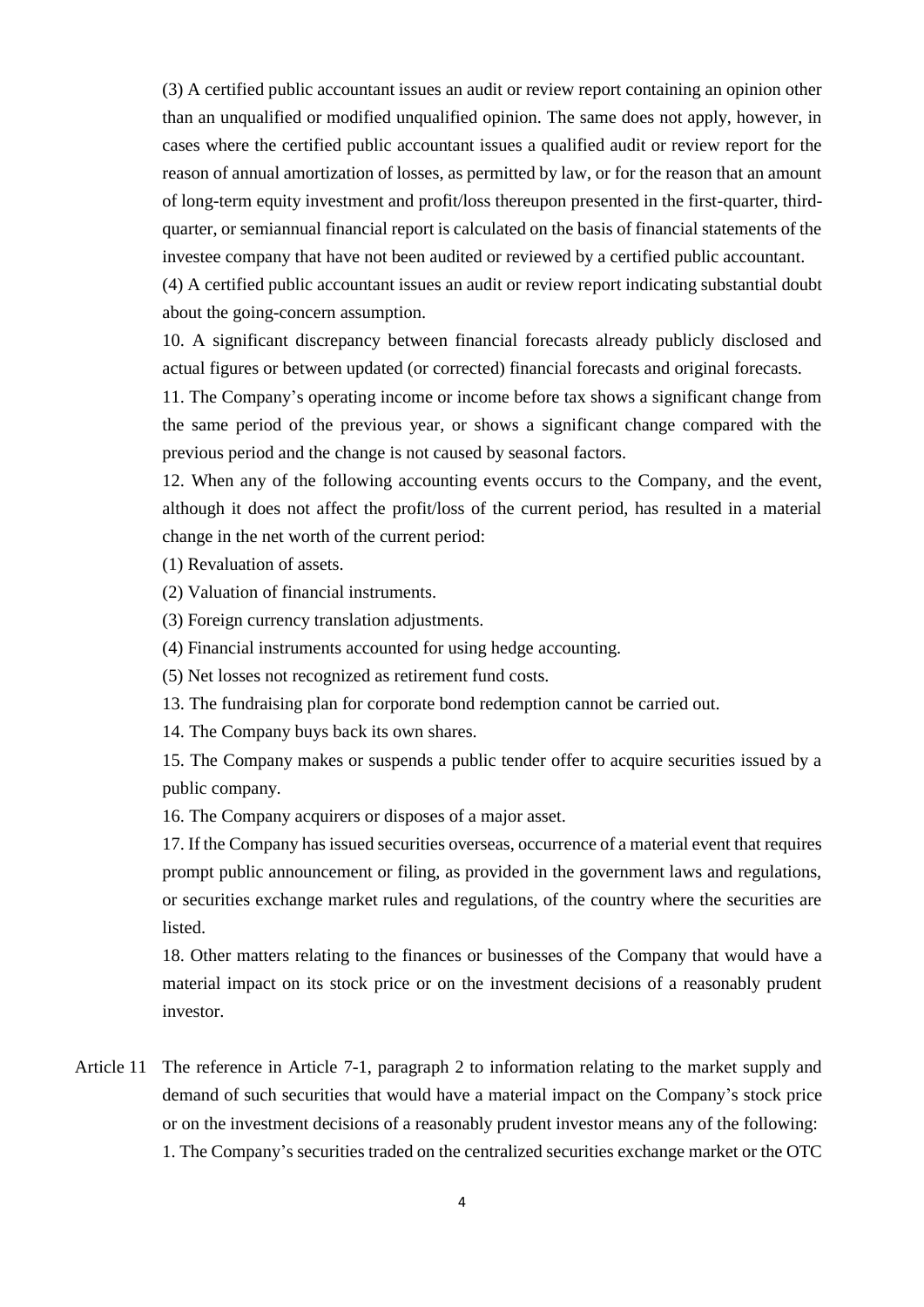securities market are subject to a public tender offer or suspension of a public tender offer.

2. Any material change in the shareholding of the Company or its controlling company.

3. The Company's securities traded on the centralized securities exchange market or the OTC securities market are subject to an event of bidding, auctioning, material default in settlement, change of the original method of trading, or suspension, limitation, or termination of trading, or there is any circumstance that may lead to any such event.

4. Persons duly charged with exercising searches under the law conduct a search of the Company, its controlling company, or any of its major subsidiaries as defined in Article 2-1, paragraph 2 of the Regulations Governing Auditing and Attestation of Financial Statements by Certified Public Accountants.

5. Any other matter relating to the market supply and demand of such securities that would have a material impact on the Company's stock price or on the investment decisions of a reasonably prudent investor.

Article 12 The reference in Article 7-2 to information that will have a material impact on the ability of the Company to pay principal or interest means any of the following:

> 1. Any matter set out in Article 7, subparagraphs 1 to 3 of the Securities and Exchange Act Enforcement Rules.

> 2. Any matter set out in subparagraphs 5 to 8, subparagraph 9, item 4, and subparagraph 13 of Article 11-1 herein.

3. The Company is in proceedings for reorganization, bankruptcy, or dissolution.

4. The Company suffers a material loss, and the loss is likely to result in financial difficulty, suspension of business, or termination of business.

5. The amount of the Company's current assets, with inventory and prepaid expenses deducted and net cash inflows generated before the maturity date of corporate bonds added, is insufficient to cover the principal or interest due in the near future for the most recent period and other current liabilities.

6. The interest of any already issued corporate bonds is calculated at a non-fixed interest rate, and the interest expenses have risen significantly due to market interest rate fluctuations and affect the ability of the company to pay principal or interest.

7. Any other matter that could affect the ability of the company to pay principal or interest. The provisions of the preceding paragraph do not apply to companies issuing corporate bonds under a bank guarantee.

Article 13 The date of existence of the information described in the preceding article shall be the date of the fact, agreement, contract signature, payment, request, execution of transaction, transfer of title or resolution of the board of directors, or other precise date based on concrete evidence, whichever comes first.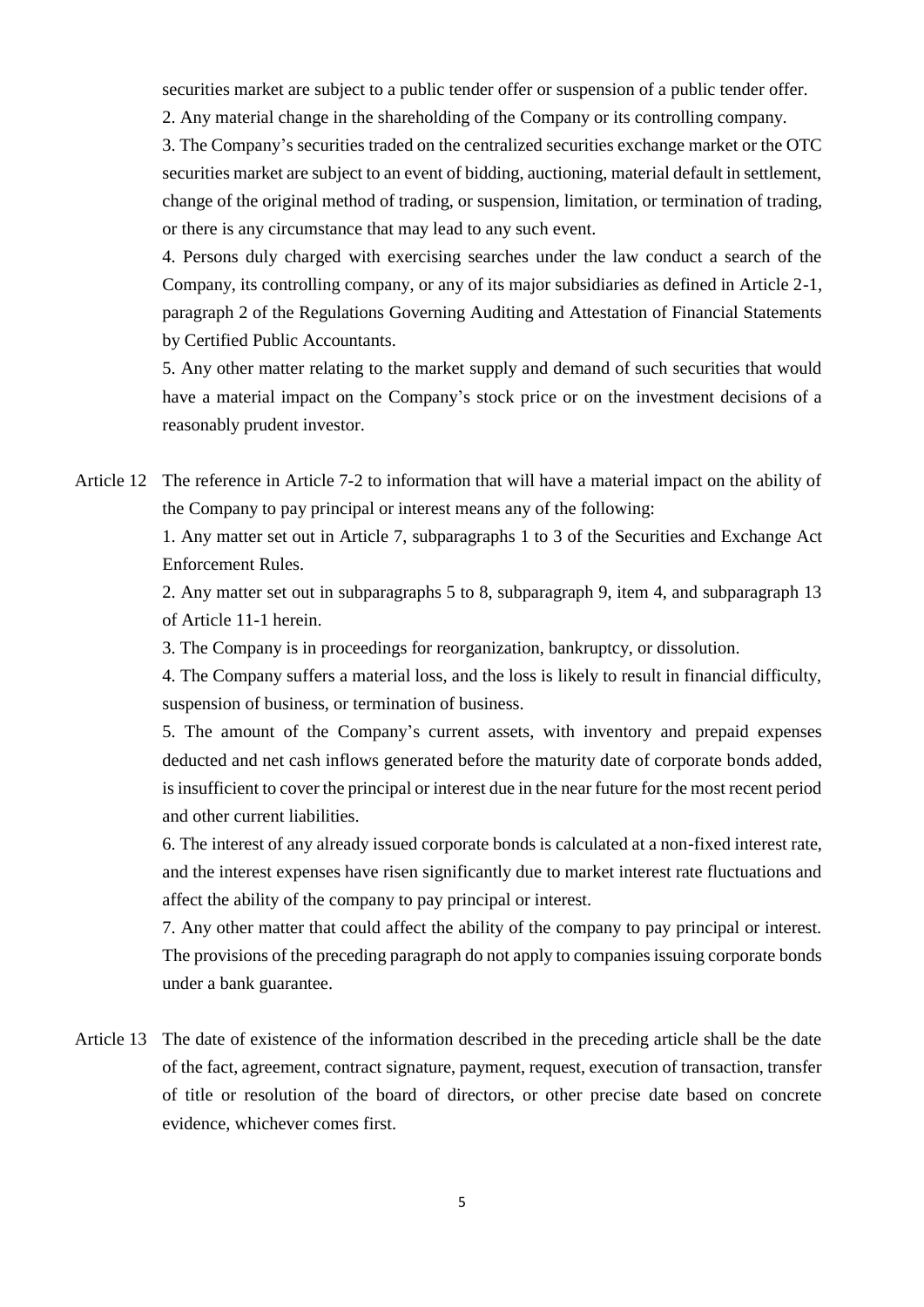Article 14 For the purposes of Articles 11 and 13, public disclosure of information means the Company enters such information into the Market Observation Post System. For the purposes of Article 12, public disclosure of information means any of the following:

1. The Company enters such information into the Market Observation Post System.

2. The Taiwan Stock Exchange Corporation publicly announces the information on the Market Information System website.

3. The GreTai Securities Market publicly announces the information on the Market Information System website.

4. Coverage of the information by two or more daily national newspapers on non-local news pages, national television news, or electronic newspapers issued by any the aforesaid media. In the case of information publicly disclosed under subparagraph 4 of the preceding paragraph, the period of 18 hours referred to in Article 10, shall begin with the later of the time of delivery of the newspaper, first broadcasting of the television news, or posting of the news on the electronic website, as the case may be.

The time of delivery of a newspaper referred to in the preceding paragraph means 6 a.m. for morning newspapers and 3 p.m. for evening newspapers.

Article 15 Any disclosure of the Company's material inside information, except as otherwise provided by law or regulation, shall be made by the Company's spokesperson, or by a deputy spokesperson acting in such capacity in a confirmed sequential order. When necessary, the disclosure may be made directly by a responsible person of the Company.

> The Company's spokesperson or deputy spokesperson shall communicate to outside parties only information within the scope authorized by the Company, and no personnel of the Company other than those serving as the Company's responsible person, spokesperson, or deputy spokesperson may disclose any material inside information of the Company to outside parties without authorization.

Article 16 The Company shall take measures to discover those responsible and take appropriate legal action against any personnel under either of the following circumstances:

> 1. Personnel of the Company disclose material inside information without authorization to any outside party, or otherwise violate the Procedures or any other applicable law or regulation.

> 2. A spokesperson or deputy spokesperson of the Company communicates to any outside party any information beyond the scope authorized by the Company, or otherwise violates the Procedures or any other applicable law or regulation.

> 3. If any person outside the Company divulges any material inside information of the Company, thereby causing damage to any property or interest of the Company, the Company shall pursue appropriate measures to hold the person divulging the information legally liable.